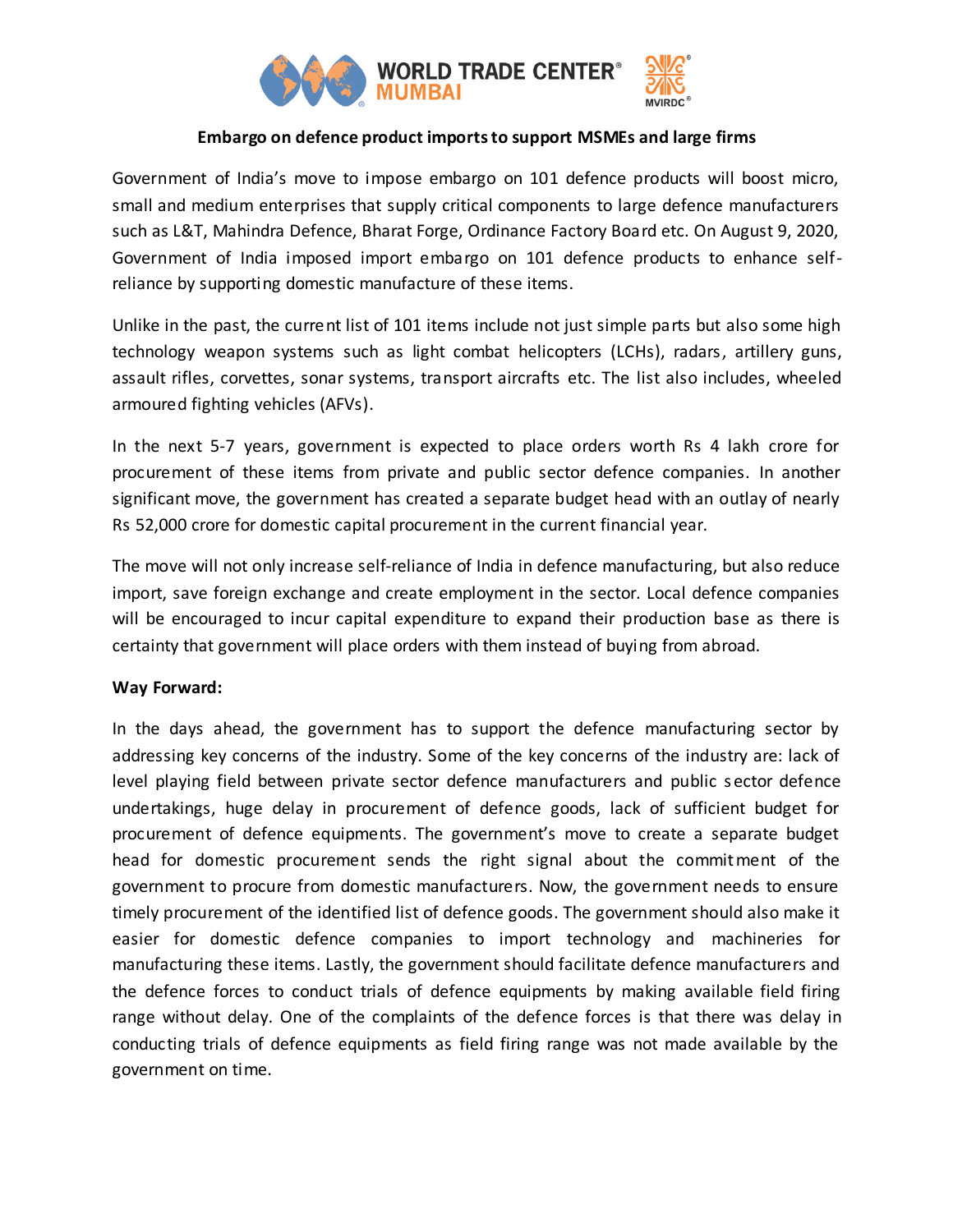

## **Notifications**

### **Press Information Bureau, Government of India**

Indian products deserve fair access to other countries

<https://pib.gov.in/PressReleasePage.aspx?PRID=1644817>

Indigenously manufactured items among negative list of imports

<https://pib.gov.in/PressReleasePage.aspx?PRID=1644780>

Recent steps to give relief to MSMEs

<https://pib.gov.in/PressReleasePage.aspx?PRID=1644760>

#### **DGFT**

Certification of Inspection for export of rice to Europe

[https://content.dgft.gov.in/Website/dgftprod/97dd6bc7-3a23-431a-ba2f-](https://content.dgft.gov.in/Website/dgftprod/97dd6bc7-3a23-431a-ba2f-41b7045e2d44/Noti%2024%20Eng.pdf)[41b7045e2d44/Noti%2024%20Eng.pdf](https://content.dgft.gov.in/Website/dgftprod/97dd6bc7-3a23-431a-ba2f-41b7045e2d44/Noti%2024%20Eng.pdf)

No issue of advance authorization for export of gold medallions

[https://content.dgft.gov.in/Website/dgftprod/302694b2-5d83-4406-a92c](https://content.dgft.gov.in/Website/dgftprod/302694b2-5d83-4406-a92c-e840563099c9/Notification%2025%20English.pdf)[e840563099c9/Notification%2025%20English.pdf](https://content.dgft.gov.in/Website/dgftprod/302694b2-5d83-4406-a92c-e840563099c9/Notification%2025%20English.pdf)